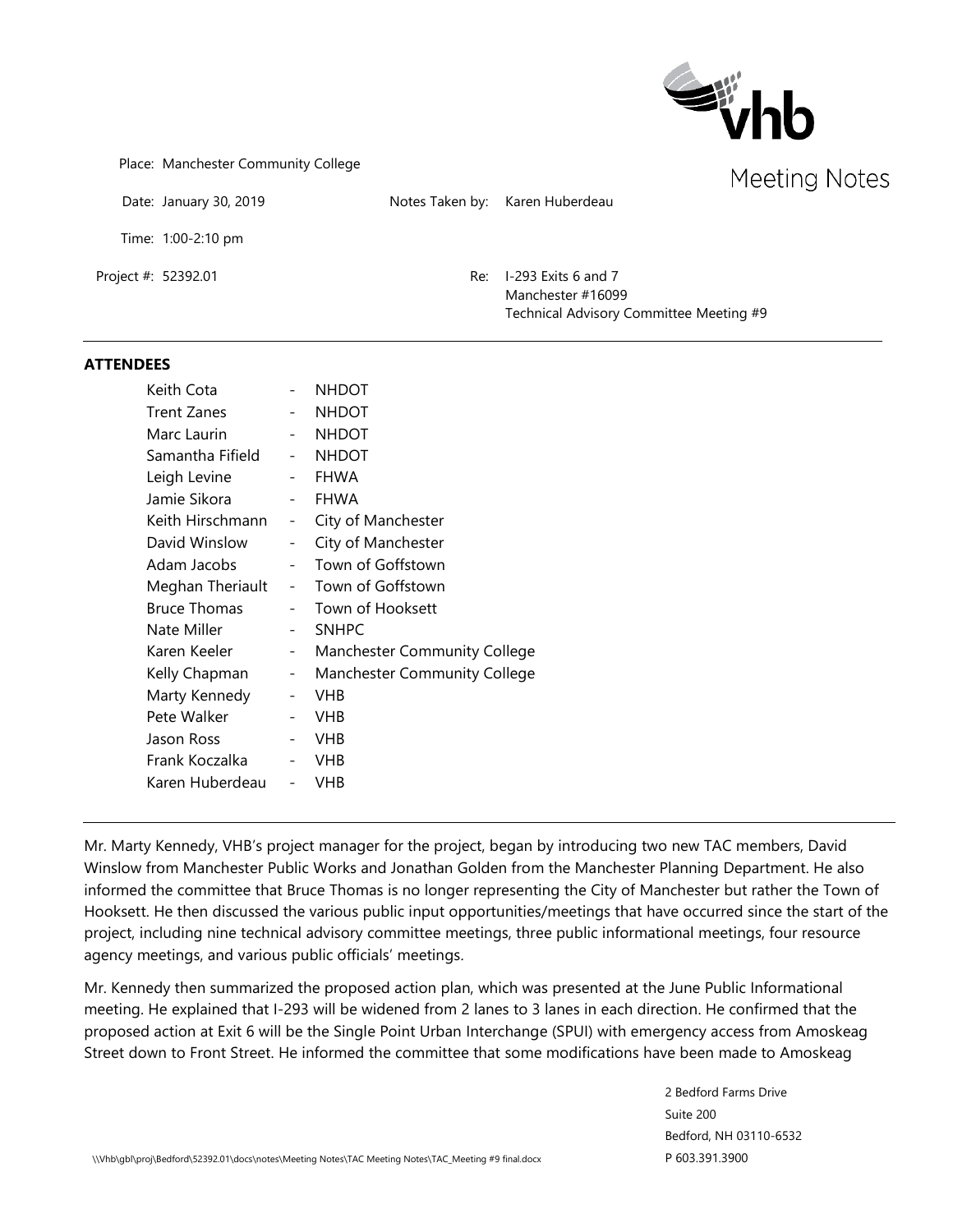Street and Goffstown Road to shift the geometry and narrow lanes to avoid full acquisitions of the Sunoco gas station on Amoskeag Street and two residential homes along Goffstown Road.

Mr. Keith Cota, NHDOT's project manager for the project, explained that although the Goffstown Road properties will no longer be full acquisitions, there are still ROW impacts as the sidewalk will be shifted close to the homes and may require steps and retaining walls.

Mr. Kennedy then discussed the proposed action at Exit 7, which will include discontinuing Exit 7 at its existing location and constructing a new full access Exit 7 interchange north of the landfill. He explained that Front Street will tie into the new interchange connector road with a signalized intersection. He also mentioned that due to the grades of this proposed intersection, there are three properties between Front Street and the Merrimack River that may need to be fully acquired if a shared driveway/town-maintained access road cannot be agreed upon. He suggested that further discussion with the property owners and the City of Manchester, will be needed prior to the public hearing.

Mr. Kennedy stated that VHB is pulling together the draft Environmental Assessment (EA) document and will now share some of the preliminary findings with the committee. He then introduced VHB's noise expert, Mr. Jason Ross.

Mr. Jason Ross discussed the proposed locations for sound walls. He explained the process of determining if a sound wall is feasible and reasonable and whether the noise levels exceed the threshold to warrant a sound wall. He stated that even if an area is dense, like a condominium complex, if there are no outdoor facilities that need protection then a wall may not be warranted.

Mr. Ross presented a plan of the proposed Exit 6 walls, one along the Exit 6 NB On Ramp between the ramp and the condominium buildings, as well as on the SB side, between the Exit 6 SB Off Ramp and the residential homes along Front Street. He explained that the proposed walls would likely reduce the highway noise by 8-10 decibels which would reduce sound by about half in terms of loudness compared to the sound today.

Mr. Ross discussed the proposed sound wall location at Exit 7, which would run between the Washington Park condos and the Exit 7 NB On Ramp. He described the terrain at the beginning of the wall, which makes it difficult for the wall to properly intercept the line of sight from the interstate to the condos up on the hill. He presented a plan showing the wall running along the top of the slope at the property line between the condos and Manchester Community College, which would maximize the noise reduction.

Mr. Ross explained that the condo buildings are closer to the interstate elevation as you progress down the ramp, bringing the sound wall parallel to the edge of pavement. He also mentioned that some of the buildings further down are lower than the proposed interstate elevations, which would not require noise mitigation. Mr. Ross then introduced Mr. Peter Walker from VHB and the chief editor of the Environmental Assessment.

Mr. Walker started by discussing the cultural resources associated with the project. He discussed the need to relocate the historic "Valve House" that abuts the highway, located on the Cotton Duck property in the historic mill yard. He also explained that the ROW impacts on this historic property have an adverse effect under Section 106 and that the team is currently documenting the impacts and mitigation in consultation with the Federal Highway Administration (FHWA) and the NH Division or Historical Resources (NHDHR).

Mr. Walker presented a map of the proposed historical properties within the project limits and pointed out two properties that were identified as being eligible for listing on the National Register of Historic Places, including a residential property on Coolidge Avenue and the former Amoskeag School on Riverfront Drive. Neither of these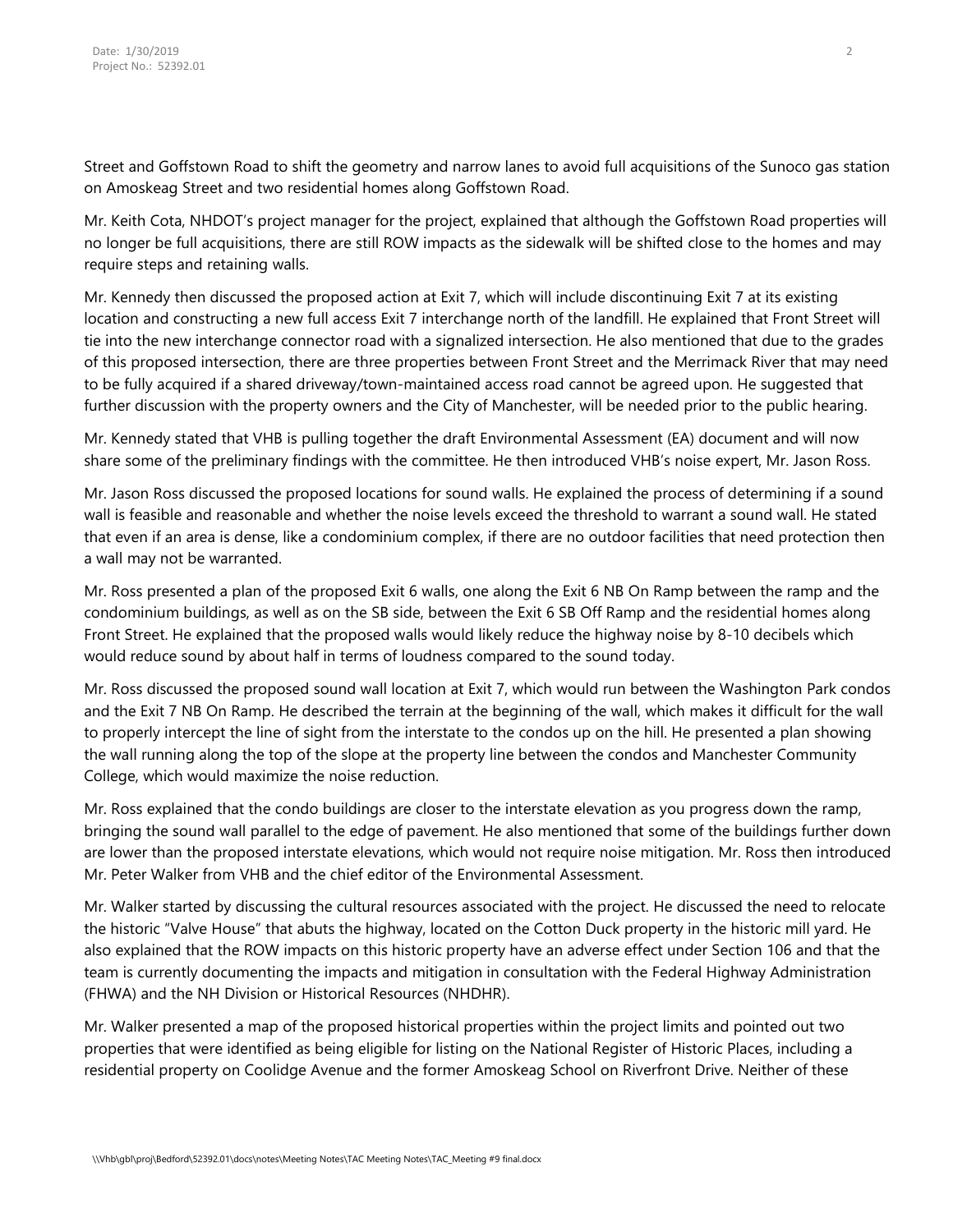properties would be affected by the project. He explained that Independent Archaeological Consulting is contracted to assess archaeological resources within the project limits. He discussed that they have completed the Phase IA Sensitivity Assessment and the Phase IB Archaeological Investigation by digging test pits. He stated that the assessment yielded 15 archaeological sites, 9 of which may be impacted with the construction of this project. He explained that they are working with FHWA and NHDHR to document the effects of the project and would eventually develop an interagency Memorandum of Agreement that would stipulate mitigation and further archaeological studies to be completed.

Mr. Walker then discussed the wetland impacts associated with the construction of the project. He explained that there are 3.5 acres of proposed wetland impacts, which is relatively low for a project of this scale. He also discussed that there will be some impacts to the Merrimack River bank, a few vernal pools and some non-jurisdictional drainage areas. He presented a few slides showing the location of these impacts and explained that the impacts have been minimized but are not avoidable.

Mr. Keith Cota asked about the wetland impacts at Exit 6 and how much of it was directly caused by the proposed sound wall. There was some discussion on whether the wetland impacts would require full mitigation with or without the sound wall. Mr. Walker said that VHB would investigate this issue.

Mr. Walker then presented the proposed drainage and stormwater management systems, explaining that the purpose is to manage pollutant loading with the proposed design. He presented plans showing the locations of the 13 proposed stormwater basins, which were initially laid out where ROW was available and in existing terrain low points.

Mr. Walker explained the recent findings with regards to the Manchester Landfill. He stated that there is a large groundwater management zone surrounding the landfill that flows down towards the Merrimack River and even beneath the Manchester Community College property. He discussed potential complications in dewatering during construction to construct walls and bridge footings. He mentioned that components of the landfill may encroach within the I-293 ROW, which is new information that has just been discovered.

Mr. Walker discussed the potential need to shift the interstate away from the landfill and raise the profile to avoid cutting in the area. He explained that there are many unknowns and that the team is currently working through the details and deciding how to move forward. He then turned the meeting back over to Mr. Kennedy to wrap it up.

Mr. Kennedy explained to the committee that the team is working on producing a draft EA that will be presented at the final TAC meeting before a formal public hearing to wrap up this phase of the project. He mentioned that the document cannot be completed until the team works out the details of the landfill.

Mr. Cota noted that NHDOT would like to identify the risk involved with the landfill and groundwater monitoring zone within the project limits. He discussed that the team would delineate the boundary as best as they can, although it may be tough in winter conditions. He mentioned that NHDOT's hazardous material group is concerned about any impacts to the landfill and any contaminants mixing with the interstate stormwater system. He explained that until these issues are mitigated, then the project will likely be in a holding pattern, therefore pushing the public hearing into May.

Mr. Cota informed the group that the department is working on forming a committee for the public hearing and will hopefully get Governor and Council approval by March.